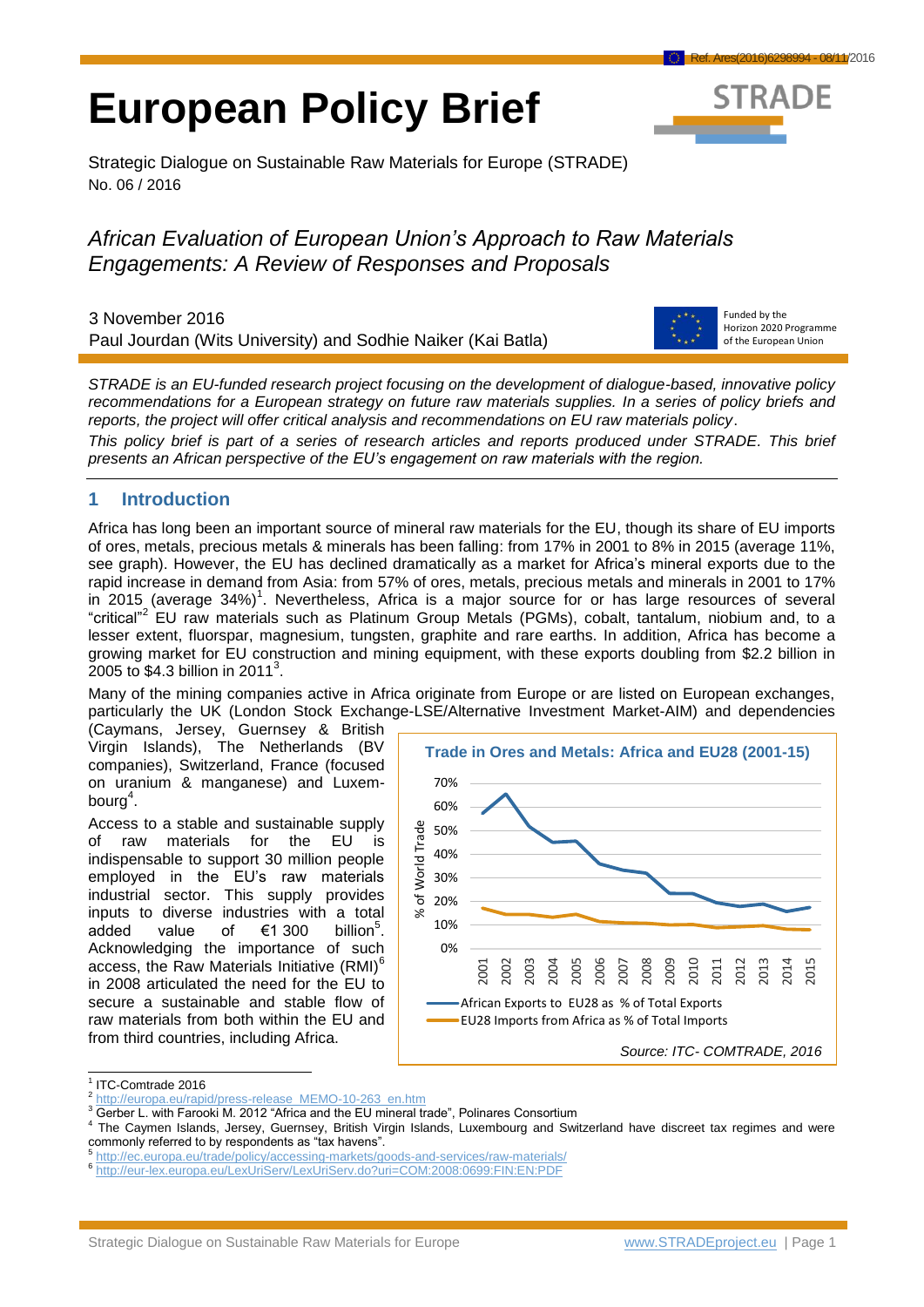To understand the current and future direction of African raw-materials-producing countries' engagements with the EU and the EU's engagement with them, it is prudent to assess how African countries have experienced EU engagements previously. Based on semi-structured interviews and other source documents, this policy brief reviews African evaluations of EU raw materials engagements and, to some extent, EU interventions compared with similar interventions from non-EU countries over the past decades. Thus, it does not reflect the STRADE consortium's view and evaluation, which will be given in later policy briefs.

This report was compiled using interviews with numerous African respondents (both government officials and civics), published reports and public official documents. Given the importance of European Union (EU) and EU member Overseas Development Aid (ODA), most of the respondents would prefer to remain anonymous.

In previous decades, both the EU and African Union (AU) lacked specific raw materials strategies. More recently, with increasing demand from Asia, trade issues have impinged on security of supply of certain materials, prompting the EU's formulation of the RMI and the boom, in part, prompted the AU's African Mining Vision (AMV).

Through funding and assistance programmes, the EU has provided financial support to commoditydependent countries experiencing reduced export earnings; directly invested in mining projects; established on-going dialogue to promote cooperation in critical materials; progressed trade partnerships (Economic Partnership Agreements); engaged on combatting Illicit Financial Flows (IFFs), Base Erosion and Profit Shifting (BEPS); developed technical assistance programmes with partner countries; and supported geological mapping, capacity building and multilateral initiatives aimed at transparency and good governance.

## **2 The African Union (AU) Africa Mining Vision (AMV)**

The AMV was adopted by the AU in 2009 and seeks to optimise the developmental impact of mineral extraction through good governance and the realisation of all of the mining linkages (see box). "The African Mining Development Centre (AMDC) has been established to provide strategic operational support for the Vision and its Action Plan. The mission of the Centre is to work with member states and their national and regional organisations to promote the transformative role of mineral resources in the development of the continent through increased economic and social linkages. The AMDC has secured core funding from the United Nation Economic Commission for Africa (UNECA) and from Australia and Canada.

The EU was considered as a "natural partner" for the AU on the AMV due to their long association with African mining (from the colonial period) and because the EU were formulating their RMI at the same time as the AU was developing its AMV. However, there is almost no alignment between the RMI and the AMV. The EU RMI focus on "securing reliable and unhindered access to raw materials" for the EU, whereas the AMV focuses on creating linkages (and hence consumption) within African countries. The development of the AMV has led to tensions between different players, as the realisation of the AMV's backward and forward linkages could require interventions that would hinder EU access in favour of local access to raw

#### **The African Mining Vision**

*"Transparent, equitable and optimal exploitation of mineral resources to underpin broad-based sustainable growth and socio-economic development. This shared vision will comprise: A knowledgedriven African mining sector that catalyses & contributes to the broad-based growth & development of, and is fully integrated into, a single African market through: Down-stream linkages into mineral beneficiation and manufacturing; Upstream linkages into mining capital goods, consumables & services industries; Sidestream linkages into infrastructure (power, logistics, communications, water) and skills & technology development (HRD and R&D); Mutually beneficial partnerships between the state, the private sector, civil society, local communities and other stakeholders; and A comprehensive knowledge of its mineral endowment."* 

materials for Africa's own development<sup>7</sup>. Nevertheless, the 2011 EU-ACP "Framework of Action for the Development of the Mineral Resources Sector" incorporates some key elements of the AMV, particularly Strategic Focus 6: "Enhancement of Mineral-based Industrialisation and Diversification of ACP Countries' Economies" aimed at the "improvement of the value chain through mineral-based economic diversification and value-added industrialisation and increased participation of local service providers to the mining industry".

Rather than funding such African Caribbean Pacific (ACP) AMV-aligned projects, the EU, through the European Development Fund (EDF), has decided to fund the UNDP "Stones for Development" focusing on construction materials. The EU has declined to partner in the funding of the African Minerals Development

 7 Concern expressed at continental level (AU/UNECA)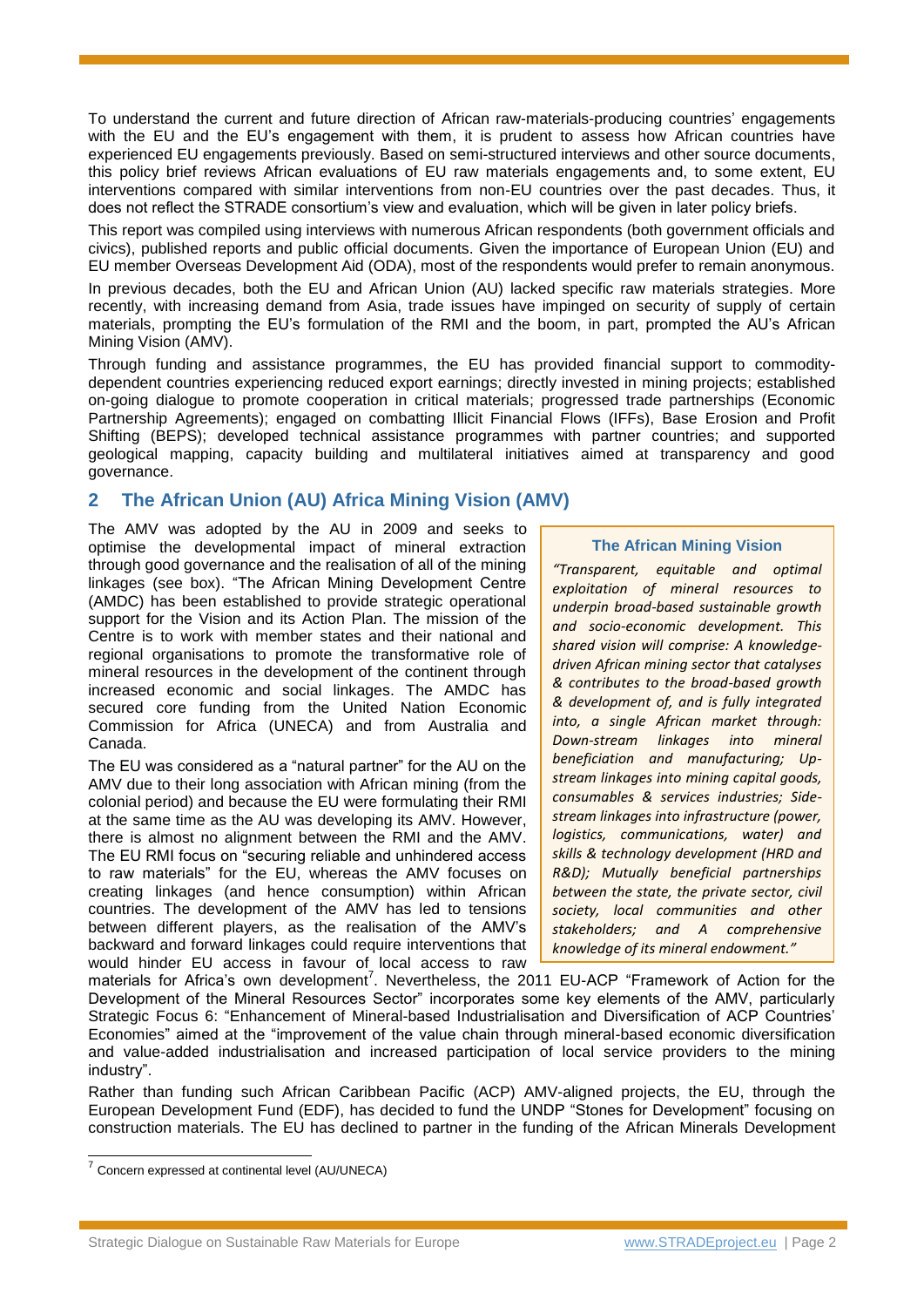Centre (AMDC) (though there is some GIZ $^8$  bilateral funding for governance programmes). One African official's interpretation of this decision is that the "EU wanted to control the agenda" whilst the AMV/AMDC was being driven by the AU, assisted by UNECA and African experts. The EU is apparently interested in supporting the AMDC's African Geological Mineral Information System (GMIS) strategy, possibly as it aligns with the RMI on securing access to raw materials (see PanAfGeo below).

## **3 EU Raw Materials Initiative (RMI)**

In 2008, the Commission adopted the RMI which set out a strategy for tackling the issue of access to raw materials in the EU. This strategy has three pillars which aim to ensure: fair and sustainable supply of raw materials from global markets; sustainable supply of raw materials within the EU; and resource efficiency and supply of "secondary raw materials" through recycling. The RMI hardly addresses the development needs of the partner states (raw materials suppliers) and is generally focussed on short-term optimal outcomes for the EU rather than longer term mutually beneficial outcomes for both partners. A negative view<sup>9</sup> of the RMI (with EPAs) is that it is aimed at reinforcing the asymmetrical colonial EU – Africa relationship, where Africa provides raw materials for EU industries and uses the revenues to purchase the EU's industrial products.

The RMI directs that the EU "include provisions on access to and sustainable management of raw materials in all bilateral and multilateral trade agreements", which has been taken up by the EU in their EPAs (Economic Partnership Agreements) with African states and regions. These provisions are justified in the RMI on grounds perceived by African respondents to be ideological, on the basis of removing "trade distortions" or "market distortions" to unfettered free-market economics (Washington Consensus, market fundamentalism or neoliberalism), which are not necessarily aligned with or sensitive to the African development agenda.

## **4 Minerals and the EU-Africa Economic Partnership Agreements (EPAs)**

In part due to the EU RMI directives, the EU EPA clause prohibiting export restrictions has proved to be one of the most contentious as it limits the ability of African countries to use export restrictions to develop industries based on their natural resources endowments (see box on SADC EPA) and is seen by many

Africans as a prime example of Europe "kicking away the ladder $n^{10}$  for African development by denying them instruments for industrialisation that the EU states used in their early development and industrialisation. Several African respondents would prefer a clause on "equality of treatment" (level playing field) in the EPAs, whereby the EU is guaranteed that any export restrictions would apply to all ex-African trading partners equally. However, the EPAs appear to aim at giving the EU special treatment rather than equal treatment.

The EPAs also undermine regional integration, critical for African development<sup>11</sup>, and the EU needs "to address the obvious contradictions between the explicit EPA objective to foster regional integration and the reality of under-mining regional customs unions."<sup>12</sup>

What Africa needs is a political commitment from the EU to the flexible and responsible interpretation and application of controversial EPA provisions, which inhibit the attainment of Africa's national development objectives. The EU's primary objective is to obtain a prohibition on the

#### **The Southern African Development Community (SADC) EPA**

Clause 26 of the SADC EPA on export duties or taxes was opposed by the SADC states as it is much more restrictive than the World Trade Organisation (WTO) agreement and would limit the ability of SADC states to use this instrument to industrialise, which was used by several EU states in their early industrialisation strategies. A watered-down, cumbersome and unviable compromise was reached, whereby in "exceptional circumstances" a SADC state could apply export tariffs on up to 8 products at an HS6 tariff line level (HS4 for *ores and concentrates*) for up to 12 years. However, the clause exempts the EU from such export tariffs for the first 6 years and half the tariff for the next 6 years. This effectively negates the application of export tariffs to promote forward linkages because EU firms would arbitrage their exemption and on-sell to third parties (non-EU states), as the antiarbitrage sections of Clause 26 (#6 to 9) are complex, unwieldy, ineffective and would take more than 210 days to comply with. Consequently, *a prohibition on the use of export tariffs would continue to apply.*

l

<sup>&</sup>lt;sup>8</sup> German Development Agency

<sup>&</sup>lt;sup>9</sup> Expressed by several African commentators.

<sup>&</sup>lt;sup>10</sup> Ha Joon Chang 2002 "Kicking Away the Ladder – Development Strategy in Historical Perspective", Anthem Press, London

<sup>&</sup>lt;sup>11</sup> "Our advantage is regional integration. Can EPA help us to integrate our markets? If anything it will stall us. I don't think EPA is a priority for Africa," Onkundi Mwencha, Deputy Chairperson of the African Union (AU) Commission, 2014.

<sup>&</sup>lt;sup>12</sup> [http://www.traidcraft.co.uk.](http://www.traidcraft.co.uk/) The EPAs impose different market access arrangements on countries in the same region, meaning that consolidating their customs union is impossible while they are faced with controlling their borders for EU imports/exports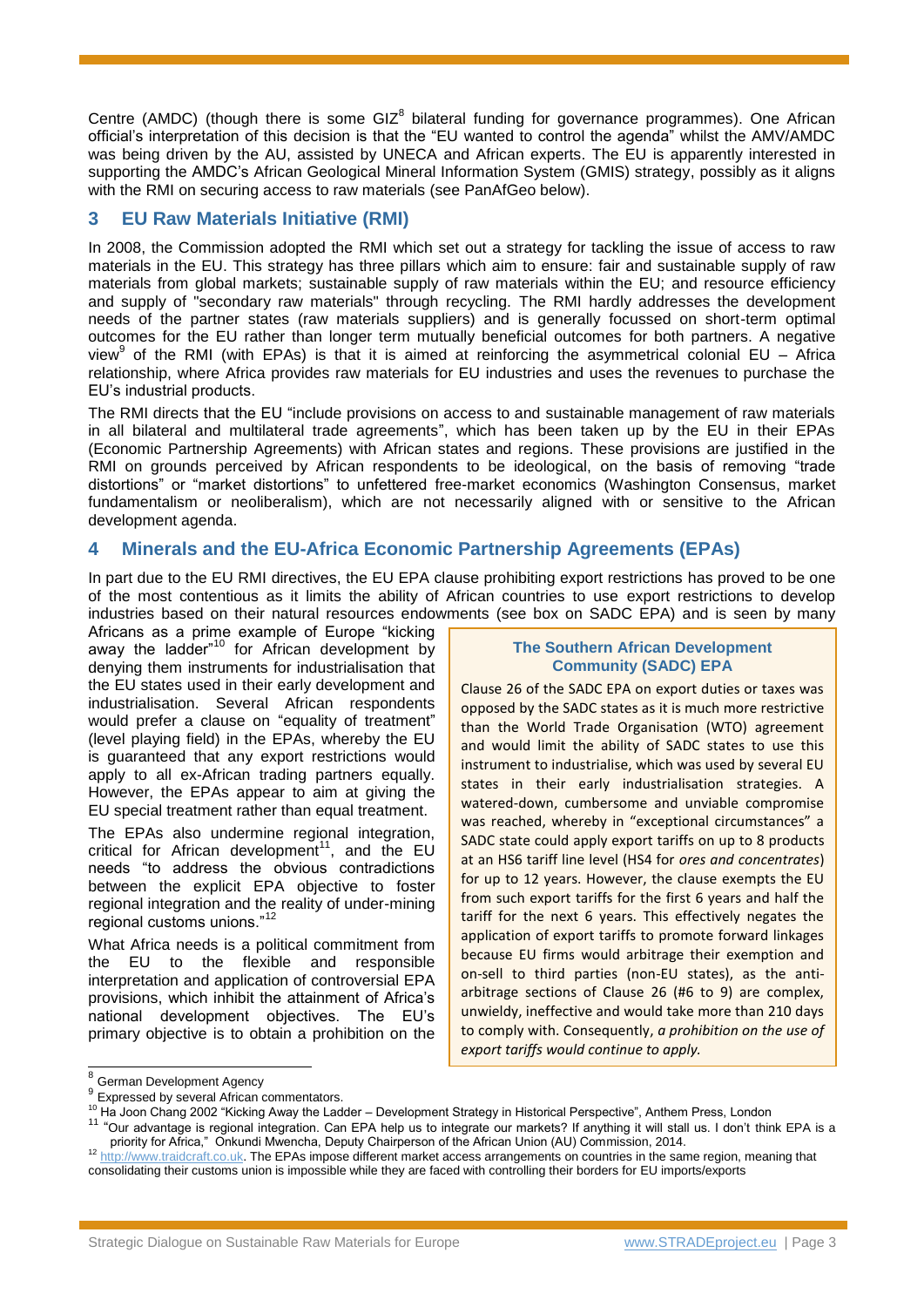use of export taxes incorporated into the WTO rules. By securing these provisions in the African EPAs, the EU reportedly hopes to "demonstrate" the acceptance of such restrictions by African states, thereby strengthening its position for WTO incorporation. At WTO level, this provision would primarily be aimed at the PRC and thus Africa could be viewed as "collateral damage" of this global EU strategy<sup>13</sup>.

## **5 Joint Africa EU Strategy (JAES) Action Plan 2011-2013.**

The Joint Africa EU Strategy (JAES) "Partnership on Regional Economic Integration, Trade and Infrastructure Priority 5: Raw materials" focused (a) on *natural resources governance*, including transparency (Extractive Industries Transparency Initiative, EITI and AMV), contract negotiations, trade promotion and sustainable mining development; (b) on *investment*, including mining development corridors (AMV "spatial linkages" for investment promotion), local content and value-addition (AMV back- & forward linkages), mineral policy and related regulatory frameworks (enhance the investment climate) and the promotion of Corporate Social Responsibility (CSR); and (c) on *geological knowledge and skills* (AMV side-stream linkages & knowledge of its mineral endowment), including mineral exploration, co-operation between African and EU geological surveys, capacity building (stewardship, environmental quality and recycling)<sup>14</sup>.

The JAES was clearly strongly aligned with the AMV, but supported "within the available cooperation instruments". However, this failed to lead to an alignment of EU African engagements with AMV, exemplified by the disjuncture between the EU's RMI/EPAs with the AMV and the negligible EU funding support for the AMV and the AMDC, except for geological mapping/exploration initiatives. African respondents have commented that, on the AU-AMV, the EU is only noticeable by its absence. Several respondents felt that the EU needs to reconfigure its African engagements, beyond the colonial paradigm (RMI: source of raw materials and market for its manufactures), into a mutually beneficial partnership aligned with and in support of the AMV and its projects and programmes.

## **6 PanAfGeo**

The EU has allocated  $\epsilon$ 10M to the BRGM<sup>15</sup> for the Pan-African Support to the EuroGeoSurveys-Organisation of African Geological Surveys (EGS-OAGS) Partnership (PanAfGeo). The AMDC's Geological Mineral Information System (GMIS) project is aligned to the PanAfGeo, which aims at establishing long-term strategic cooperation between European and African Geological Surveys through the EuroGeoSurveys (EGS) and the Organisation of African Geological Surveys (OAGS) in the areas of human resources capacity building and training for African Geological Surveys; the development of geoscience information infrastructure and management in Africa; the development of Organisation of African Geological Surveys (OAGS) capacities, including technical infrastructure, geographic information systems (GIS) laboratories, equipment, and facilities; and through institutional twinning between European Geological Surveys and African Geological Surveys. The GMIS project is to provide training for some 1,200 geologists from 54 African countries. This is one area of convergence between the AMV (deepen African knowledge of its mineral assets) and the RMI (access to new raw materials). African respondents are generally positive about this intervention, even though the bulk of the spending is likely to go to European service providers (European Geological Surveys).

## **7 Support for Geological Mapping and Prospective Property Development**

The EU and its members have supported geological mapping projects in numerous African countries since the Lomé Convention. These projects are strongly supported by African respondents and states, though there could, in some cases, have been greater skills and technology transfers<sup>16</sup> .

Over the last 20 years, the World Bank has coordinated the systematic geological mapping projects (including geophysics, geochemistry and remote sensing) of parts of several African countries (e.g. Mozambique, Madagascar, Togo, Mali, Cameroon, Tanzania), with funding from several sources including EU states, the Nordic Fund (expired) and South Africa. These projects also included the building of capacity in the national geological surveys and are generally seen in a positive light by African states. The South African geological survey (CGS: Council for Geosciences) was involved in several of these mapping and capacity building projects, which also built its capacity and its relationships with other African States. This model could be replicated by the EU through the identification of other relatively strong African Geological Survey Departments (e.g. Botswana and Namibia) and the undertaking of joint mapping and capacity

l <sup>13</sup> Personal communication with ERO (European Research Office), Brussels, Oct. 2016

<sup>14</sup> http://www.africa-eu-partnership.org/sites/default/files/documents/03-jeas\_action\_plan\_en.pdf

<sup>&</sup>lt;sup>15</sup> The French Geological Society

<sup>&</sup>lt;sup>16</sup> Comment from respondents in West Africa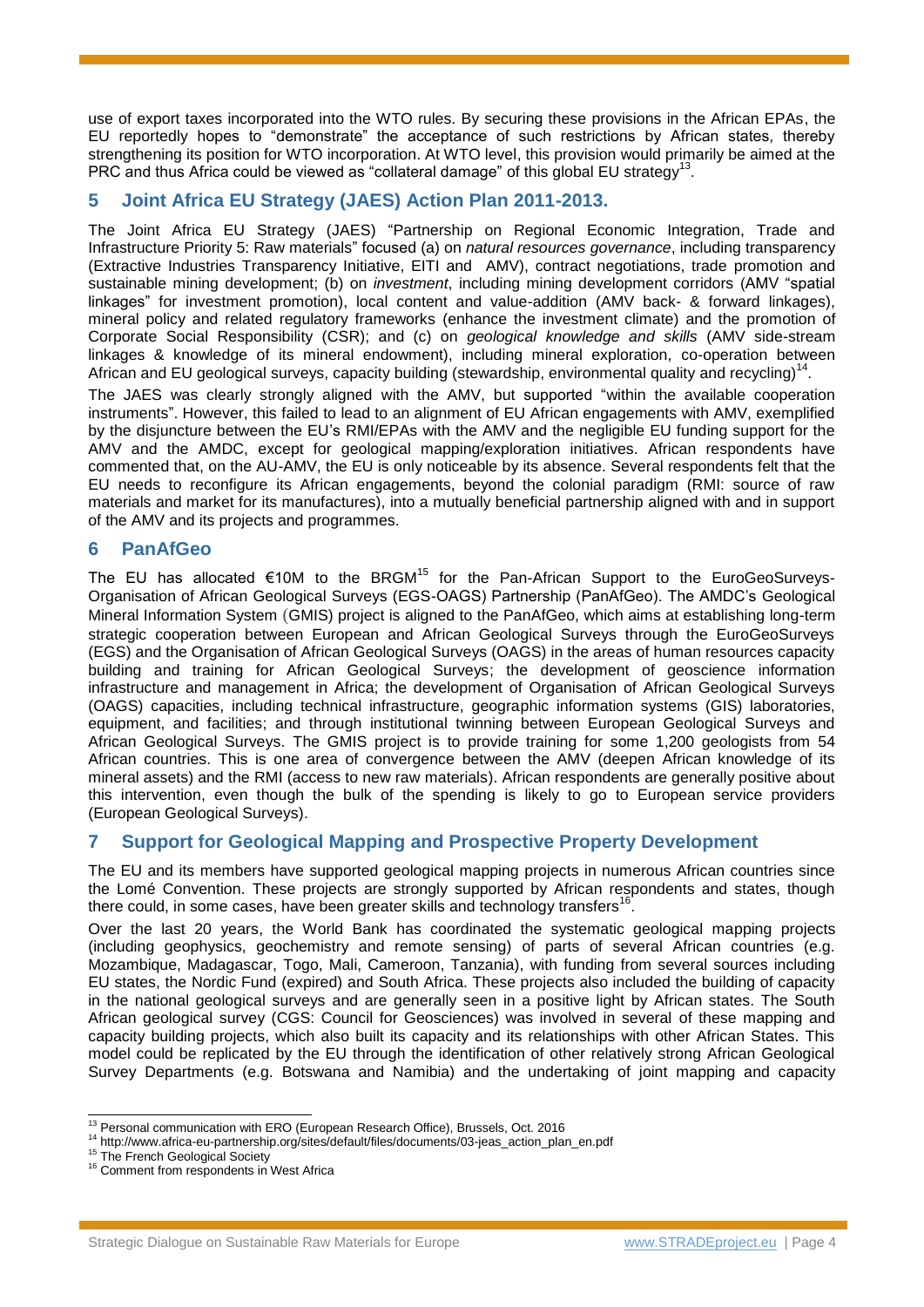building projects with EU Geological Surveys in other African states. This would align with the RMI in enhancing access to new (undiscovered) mineral resources.

All mapping projects would benefit from having resources for a second phase, where prospective anomalies identified in the systematic mapping are developed through further exploration by the national Geological Survey and EU partner Geological Surveys to a resource confidence level where they can viably be put out to public tender to obtain the optimum realisation of the AMV linkages (fiscal, up-, down and side-stream). The Geological Survey of Finland (GTK) reportedly follows a similar procedure of targeting the anomalies, post-mapping, for further development for public tender<sup>17</sup>.

#### **8 Multilateral Governance Initiatives**

#### *8.1 EITI*

The most important multilateral governance initiative has probably been the Extractive Industries Transparency Initiative (EITI). Of the 31 EITI compliant countries, 19 are African states. A further 6 African states are EITI candidate countries, and several others have shown interest in joining. The EITI is funded by a variety of donors, including the EU and several EU Members States, such as the UK, Belgium, Denmark, Finland, France, Germany, Italy, Spain, Sweden and the Netherlands.

The EU "Country-by-Country" reporting Directive (2016), for EU and non-EU multinational groups involved in extractives and for EU banks (credit institutions), will complement EITI and assist African states and civil society in tracking financial flows to and from mining. The US Securities and Exchange Commission's (SEC) regulation<sup>18</sup> requires extractives companies in the US to disclose payments made to governments for the commercial development of minerals and will consequently also complement EITI, particularly in non-EITI African countries, where US listed firms are operating.

African perceptions of the EITI are by and large positive and the only semi-criticisms are that EITI only deals with financial flows after the weak mineral agreement is in place and does not encompass the lost revenues due to bad mining contracts<sup>19</sup>; and that it does not appear to have had any impact on the haemorrhage of IFFs (see below). The EITI urgently needs to be complemented with a facility to support African states in striking equitable agreements that reflect a fair return on investment and that realise the AMV linkages<sup>20</sup>.

The African Development Bank (AfDB's) African Legal Support Facility (ALSF) provides limited contract negotiations support as does the World Bank's Extractive Industries Technical Advisory Facility (EI-TAF), though the latter takes some time to mobilise resources. The G7 Connex is a new initiative, supported by Germany (BMZ)<sup>21</sup>, for "strengthening assistance for complex contract negotiations" and has 3 prongs: a webbased information and support portal, independent advisors for contract negotiations on the ground, and capacity-building of stakeholders before and after negotiations". African respondents have not yet experienced its operations and consequently expressed no opinion on it. However, it is seen as a positive initiative addressing an important need and would benefit from EU support and sponsorship.

#### *8.2 KPC (Kimberly Process Certification)*

The KPC aims to prevent the funding of conflict through diamond mining and trade. It originated in a meeting of Southern African diamond-producing states in Kimberley in 2000 and currently has 54 participants representing 81 countries (20 African states; the EU participates as a single entity). Members implement the KPC Scheme (KPCS) created in 2002 and 98.1% of rough diamond production now falls under the KPCS<sup>22</sup>. The scheme is under criticism for not dealing with human rights abuses in diamond mining, failing to effectively curb trade of rough diamonds from conflict areas, and creating a false impression of legitimacy .

While EU countries and consumers may support the intention and implementation of the KPC, the dealings of Brussels-based Omega Diamonds, uncovered in 2012/13, clearly indicated that loopholes in the KPC allowed and facilitated the deliberate obfuscation of the origin of large quantities of rough diamonds and

<sup>&</sup>lt;sup>17</sup> "All GTK discoveries are offered to the private sector through an open tendering process arranged by the Ministry of Employment and the Economy", [http://en.gtk.fi/mineral\\_resources/mineralpolicy.html](http://en.gtk.fi/mineral_resources/mineralpolicy.html)

<sup>&</sup>lt;sup>18</sup> Giving effect to Section 1504 of the Dodd Frank Act

<sup>&</sup>lt;sup>19</sup> The "EITI++" concept includes resourcing for the realisation of equitable mining contracts.

[https://eiti.org/sites/default/files/documents/Nicholas\\_Garrett\\_EITI\\_Mineral%20Certification\\_23\\_9\\_2008.pdf](https://eiti.org/sites/default/files/documents/Nicholas_Garrett_EITI_Mineral%20Certification_23_9_2008.pdf)

<sup>&</sup>lt;sup>20</sup> "The EITI++ will seek to support committed governments, notably in Africa, in implementing good policy and practice throughout the whole process of natural resource utilization", [http://ppp.worldbank.org/public-private](http://ppp.worldbank.org/public-private-partnership/sites/ppp.worldbank.org/files/documents/wbeitifactsheet_undated_english.pdf)[partnership/sites/ppp.worldbank.org/files/documents/wbeitifactsheet\\_undated\\_english.pdf](http://ppp.worldbank.org/public-private-partnership/sites/ppp.worldbank.org/files/documents/wbeitifactsheet_undated_english.pdf)

<sup>&</sup>lt;sup>21</sup> The German Federal Ministry for Economic Development and Cooperation

<sup>22</sup> [www.kimberleyprocess.com](http://www.kimberleyprocess.com/)

<sup>23</sup> [www.globalwitness.org/en/campaigns/conflict-diamonds/kimberley-process/](http://www.globalwitness.org/en/campaigns/conflict-diamonds/kimberley-process/)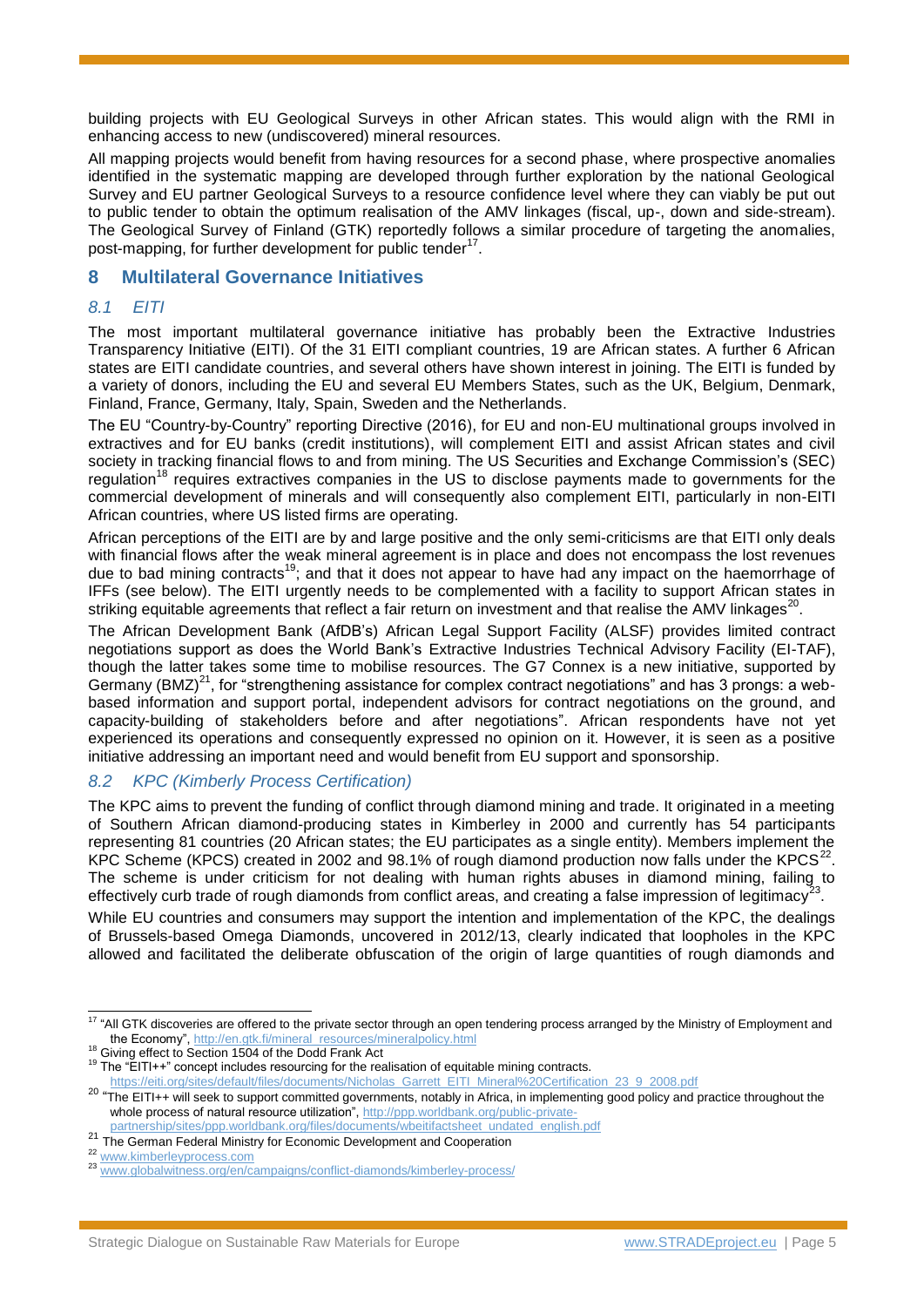large scale under-invoicing<sup>24</sup>. Given these imperfections, the exclusion of diamonds from the EU's new laws on trade in conflict minerals needs review.

### *8.3 ICGLR (International Conference of the Great Lakes Region)*

The ICGLR was established to coordinate efforts towards peace in a region of political instability and conflicts often fuelled by conflict minerals (tin, tantalum/niobium (coltan), tungsten and gold). Germany has, via GIZ, provided support to the ICGLR since 2004. It has been instrumental in the establishment and capacity building for the RINR (Regional Initiative against the Illegal Exploitation of Natural Resources), which works to curb the link between mining and conflict through *inter alia* Regional Certification Mechanism (RCM). Since 2014 the EU has provided funding for the RINR in collaboration with GIZ and Partnership Africa-Canada.

In 2014, the EU proposed a law which would encourage but not enforce adherence to the OECD Due Diligence Guidance for Responsible Supply Chains of Minerals from Conflict-Affected and High-Risk Areas. In June 2016 the EU resolved that due diligence, as per the Guidelines, should be compulsory for importers of tantalum, tin, tungsten and gold, only excluding very small importers. Companies whose products contain these metals need to join a register and are encouraged to report on due diligence, and the mechanism will be reviewed for efficacy and adapted if necessary.

African respondents and governments are largely in favour of multilateral initiatives to track/certify "conflict minerals", and the EU could do more to support such initiatives and close loopholes within its jurisdiction.

## **9 Capacity Building**

The EU is involved in a wide range of capacity building projects and programmes within the African minerals sector and in related sectors (fiscal, environmental, water, industry, trade, et al), funded by both the EU and/or EU members. These are extensively covered in STRADE Policy Brief 01/2016<sup>25</sup>. African perceptions of EU capacity-building programmes are generally positive and appreciative, but many respondents would like a greater emphasis on EU support for building African training entities (universities, colleges, etc.) rather than scholarships to EU skilling entities (where the funding returns to the EU). One method of building African HRD capacity is through EU support and funding for the "twinning" of African and EU training entities, to enhance the quality, capability and capacity of African institutions, along the lines of the PanAfGeo initiative (above). A Ghanaian respondent with several decades of experience in minerals governance felt that SYSMIN had been of very limited use, but that the Natural Resource and Environmental Governance Project (NREG, see box) had been more useful, particularly in terms of capacity building.

#### **Ghana – NREG**

Under the Natural Resource and Environmental Governance Project (NREG), the government of Ghana received assistance through Sector Budget Support from the World Bank, the Netherlands, UK (DFID), France (AFD) and the EU to implement a programme with an overall objective of assisting in the improvement of Natural Resource and Environmental Governance in Ghana.

The NREG programme focuses on a set of policies and reforms intended to: improve mining sector revenue collection, management and transparency; address social issues in forest and mining communities; and mainstream the environment into growth through Socio Economic Analyses and Environmental Impact Assessments, among others.

The expected outcomes include (a) improved management of government revenues in the Forestry and Mining subsectors; (b) reduced illegal logging and small scale mining; (c) reduced social conflict in Forestry and Mining communities; and (d) integration of environmental considerations into policy formulation and implementation.

## **10 Illicit Financial Flows (IFFs)**

l

There have been several studies undertaken in the last few years on illicit financial flows (IFFs) (e.g. GFI, AfDB, Mbeki Report, UNCTAD, etc.), and financial leakage from Africa is reportedly large, principally from trade mis-invoicing (83%<sup>26</sup>) and mainly from the extractives sector. A large proportion of these flows ends up in Europe or with European companies, possibly resulting in a huge subsidy from Africa to Europe.<sup>27</sup>. One report estimates that from 2003 to 2013 IFFs from Sub-Saharan Africa nearly equalled the combined overseas development assistance (ODA) and FDI flows into SSA.

<sup>&</sup>lt;sup>24</sup> [www.worldpolicy.org/blog/2014/01/13/kimberleys-illicit-process](http://www.worldpolicy.org/blog/2014/01/13/kimberleys-illicit-process)

<sup>25</sup> [http://stradeproject.eu/fileadmin/user\\_upload/pdf/PolicyBrief\\_01-2016\\_May2016\\_FINAL.pdf](http://stradeproject.eu/fileadmin/user_upload/pdf/PolicyBrief_01-2016_May2016_FINAL.pdf)

<sup>&</sup>lt;sup>26</sup> Global average from 2004-13. Kar D. & Spanjers J. 2015 "Illicit Financial Flows from Developing Countries: 2004-2013" GFI, Washington

<sup>27</sup> Kar D. & Spanjers J. 2015 "Illicit Financial Flows from Developing Countries: 2004-2013" GFI, Washington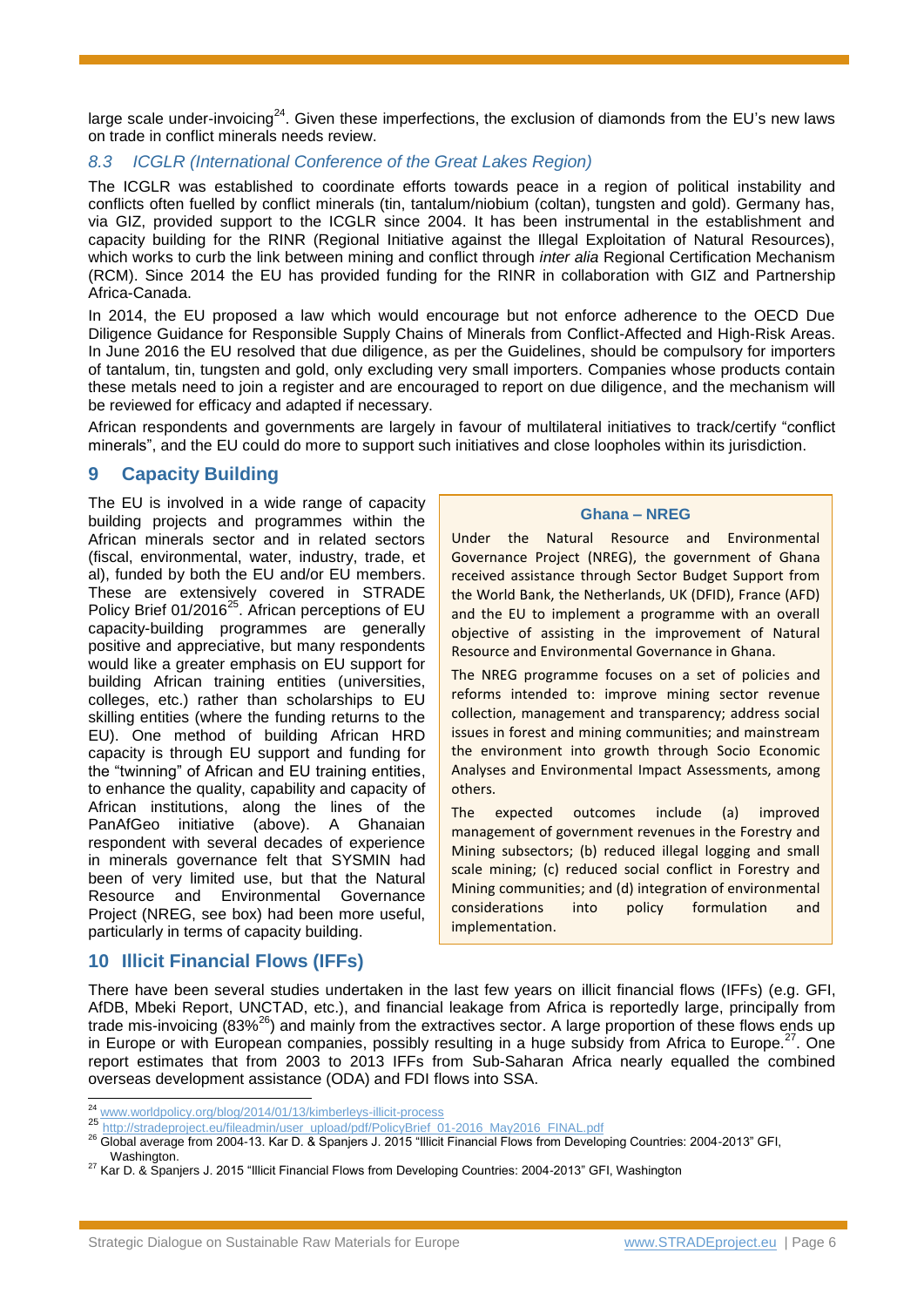The EU is involved in several efforts to combat IFFs (e.g. the OECD base erosion and profit sharing (BEPS)) and has supported several African countries on tax collection and capacity building. Given the potential scale of IFFs, particularly from mining, the EU could consider establishing an AU-EU Unit to combat trade misinvoicing by closing the so-called "policy gap" (laws and regulations that close loopholes, eliminate contradictory statues, and establish new tax categories of activity) as well as by closing the "compliance gap" (building the technical capability and efficiency of tax collection entities). The AU Heads of State Meeting in Kigali in 2016 called for strategies to combat IFFs (in response to the Mbeki Report on IFFs).

Europe has 7 countries in the top 20 secrecy jurisdictions<sup>28</sup> (tax havens), including Switzerland (#1), Caymans (UK, #5), Luxembourg (#6), Germany (#8), UK (#15), Jersey (UK, #16) and Guernsey (UK, #18)<sup>29</sup>. Not all of these are EU members, but the EU has significant influence over them as well as several others in the top 20 (e.g. USA, Lebanon and Japan). The EU could start by tackling the secrecy jurisdictions within the Union before prevailing on its large trading partners to do likewise. Africa also needs to get its secrecy jurisdictions to come to the party, such as Mauritius (ranked #23)

## **11 Compensatory Financing for Shocks**

Several African states received support under the European Economic Community's European Development Fund (EDF) instrument SYSMIN (System of Stabilization of Export Earnings from Mining Products), which was established under the second Lomé Agreement in 1979 and was replaced by FLEX (Fluctuations in Exchange Earnings) in 2000 under the Cotounou Agreement.

Both SYSMIN and FLEX had complicated thresholds and procedures and many African countries found them difficult to access. Furthermore, the perception of SYSMIN by some respondents was that, once the funds were finally released, much of it went back to the EU to pay European goods and services providers. Nevertheless, respondents feel that a compensatory mechanism for mineral price shocks is needed, but that it should be a direct grant to the fiscus to support the national budget, with appropriate controls and audits of its deployment.

Unfortunately, due to long time (bureaucratic) delays before funding was released, SYSMIN and FLEX tended to be counter-cyclical, with the support often only coming when the shock had abated. Likewise for the IMF's old CFF (Compensatory Financing Fund, later CCFF). There appears to be some support for a new instrument to ameliorate export earnings shocks, either by the IMF or EU, or both, but it would need to be able to respond with alacrity to serve its purpose.

## **12 Conclusion**

l

In order to enhance its credibility as a long-term minerals trade and investment partner, the EU needs to position itself as Africa's development partner rather than seeing Africa as a source of raw materials (RMI). A first step in this direction would be for it to become the AU's principal partner on the AMV and the AMDC endeavour. It needs to revisit the RMI to incorporate the development needs of the developing supplier countries and to desist from the imposition of its "free market" ideological conditionalities in its partnership agreements (EPAs); otherwise, the worrying trend of Africans perceiving the EU as promoting a neo-colonial paradigm will intensify.

The EPAs also undermine regional integration, critical for African development. The EU needs to resolve its stated support for integration with the negative impact of the EPAs on regional customs unions. A political commitment from the EU is needed for flexible and responsible interpretation and application of controversial EPA provisions, which inhibit the attainment of Africa's national/regional development objectives.

There appears still to be some African support for a new instrument to ameliorate export earnings shocks (ex-SYSMIN/FLEX), either by the IMF or EU or both, but it would need to be able to respond with alacrity to serve its purpose.

IFFs from Africa are compromising the continent's development agenda, and the EU needs to partner and support the AU in combatting this leakage of revenues rather than being a silent participant. The EU could consider establishing an AU-EU capacity to combat trade mis-invoicing, whilst closing down or normalising its own and other secrecy jurisdictions.

The EU needs to build on successful programmes, such as support for geological mapping and capacity building, by supporting the next phase of targeting prospective anomalies for development for public tender in order to optimise the development impact of such new deposits. It should reconfigure its African engagements, beyond the colonial paradigm (RMI: source of raw materials and market for its manufactures),

<sup>&</sup>lt;sup>28</sup> The Tax Justice Network refers to those states with discreet tax regimes as 'secrecy jurisdictions.'

<sup>&</sup>lt;sup>29</sup> Tax Justice Network, Financial Secrecy Index 2015[. www.financialsecrecyindex.com/introduction/fsi-2015-results](http://www.financialsecrecyindex.com/introduction/fsi-2015-results)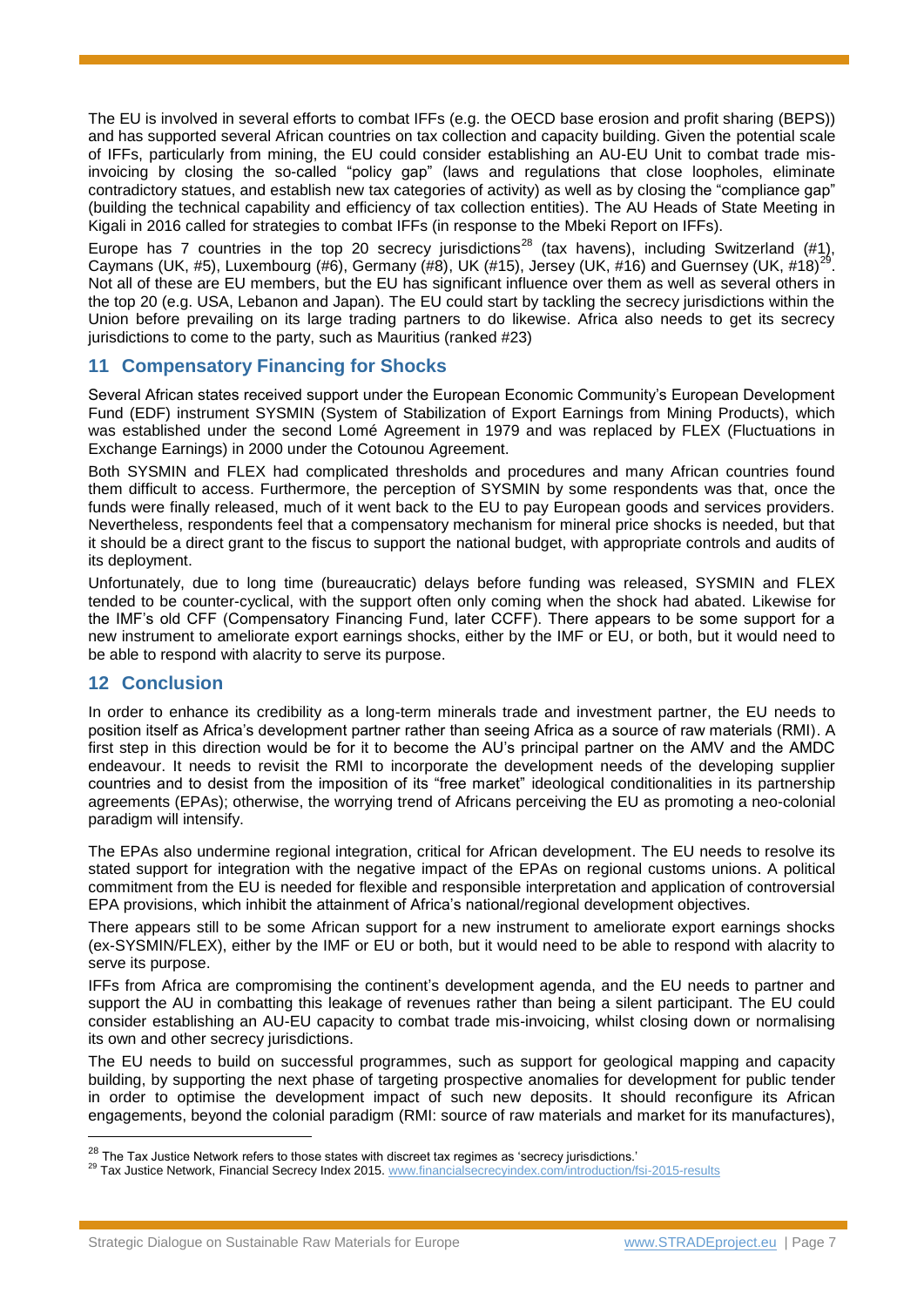into a mutually beneficial partnership aligned with and in support of the AMV and its projects and programmes. Ultimately, the very long term objective should be for a developed Africa with the EU as its closest partner, akin to the current EU-US symmetric relationship (trading both raw materials and valueadded goods & services).

Time is running out: the reality is that the EU has been replaced by Asia as the principal market for African minerals. Consequently, the EU needs to step up and position itself as Africa's main partner in the realisation of the AMV and the development of the mining linkages in order to *sustainably* secure its raw materials requirements (albeit with higher value added). Several African respondents recognise that, due to the EU's strong civil society cluster of protagonists, it could be a more reliable longer term partner than Asia, which has a dearth of civil society "watchdogs".